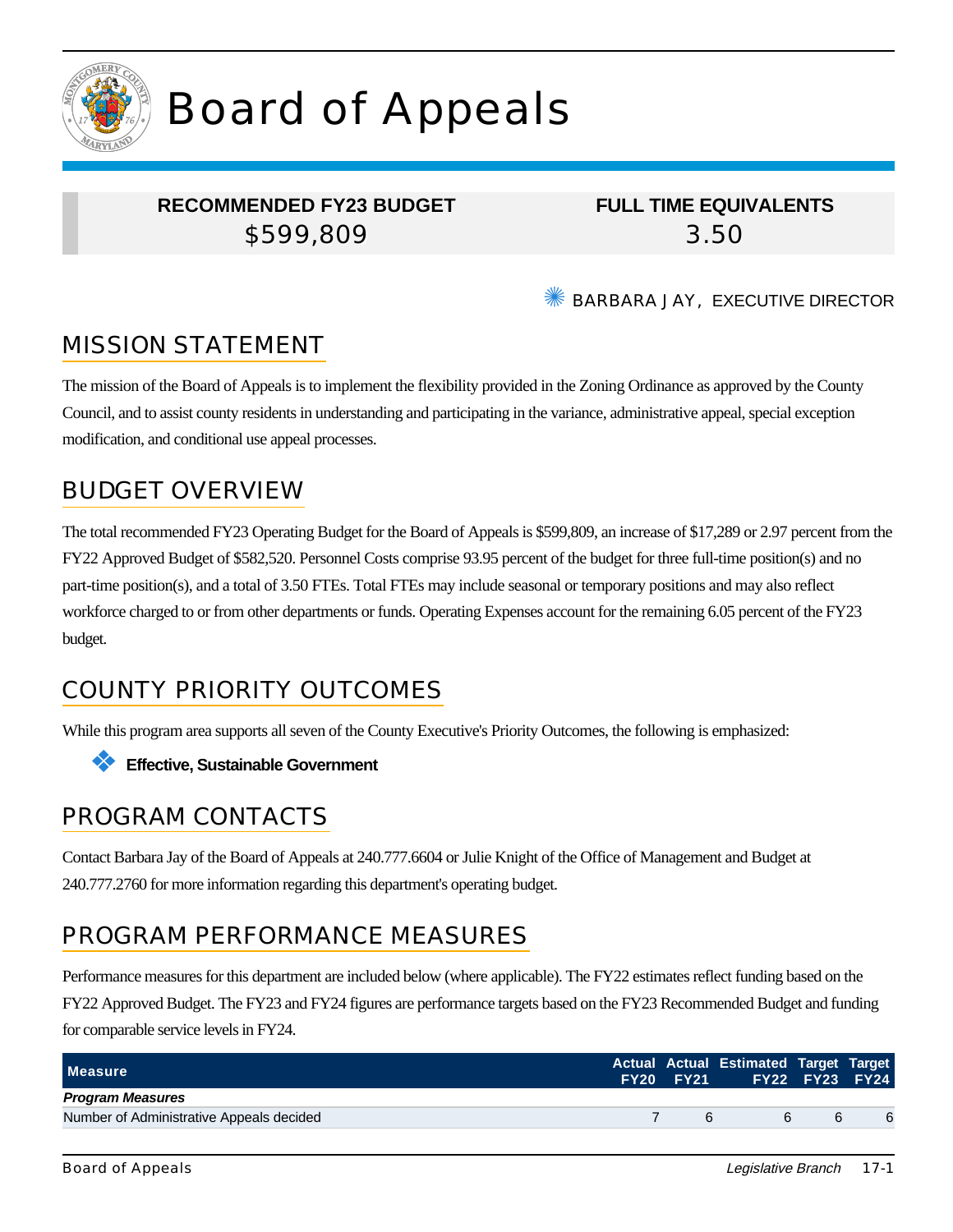| <b>Measure</b>                                                                                                                     | <b>FY20</b>   | <b>FY21</b>   | <b>Actual Actual Estimated Target</b><br><b>FY22</b> | <b>FY23</b> | <b>Target</b><br><b>FY24</b> |
|------------------------------------------------------------------------------------------------------------------------------------|---------------|---------------|------------------------------------------------------|-------------|------------------------------|
| Average days to issue written Administrative Appeals decisions (within 45 days of close of<br>record unless extended)              | 12            | 20            | 20                                                   | 20          | 20                           |
| Number of Variances decided 2                                                                                                      | 31            | 43            | 43                                                   | 43          | 43                           |
| Average days to issue Variance decision (within 30 days of close of record unless extended)<br>3                                   | 13            | 10            | 10                                                   | 10          | 10                           |
| Number of Conditional Use cases decided 4                                                                                          | $\mathcal{P}$ | $\Omega$      |                                                      |             | 1                            |
| Average days to issue Conditional Use decision (must issue within 30 days of voting on the<br>matter unless extended) <sup>5</sup> | 16            | n/a           | 16                                                   | 16          | 16                           |
| Number of Circuit Court appeals processed                                                                                          |               | $\mathcal{P}$ | $\mathcal{P}$                                        | 2           | $\mathcal{P}$                |
| Number of Administrative Actions taken <sup>6</sup>                                                                                | 101           | 91            | 91                                                   | 91          | 91                           |

**1** Board of Appeals Rule 9.1 requires issuance of administrative appeal opinions within 45 days of close of record.

**2** The Board saw a significant increase in the number of variances filed in FY21 over FY20, which in turn resulted in an increase in the number of variances heard and decided.

**3** Board of Appeals Rule 9.1 requires issuance of variance opinions within 30 days of close of record.

- **4** Outyear projections are based on YTD FY22 filings.
- **5** Since the Board did not decide any Conditional Use cases in FY21, there is nothing to report here.

**6** Matters considered and/or decided at worksessions include, but are not limited to, preliminary motions in Administrative Appeals, requests for major modifications (following the issuance of a report and recommendation by the Office of Zoning and Administrative Hearings) and administrative modifications of existing special exceptions, requests for by-right hearings, requests for oral argument regarding appeals of conditional use decisions, requests for the revocation of special exceptions, requests for the reconsideration of earlier Board decisions, requests for show cause hearings, complaints regarding the operation of special exceptions, inspection reports from the Department of Permitting Services and the Department of Housing and Community Affairs regarding such complaints, and the submission of documents fulfilling various Board-imposed reporting requirements.

# PROGRAM DESCRIPTIONS

#### Zoning Related Hearings and Administrative Appeals

The Board of Appeals hears requests for variances as provided in the Zoning Ordinance. Development standards for each zone are set by the Zoning Ordinance. Variances from these standards require approval by the Board. In addition, the Board hears appeals of conditional uses decided by the Hearing Examiner, as provided in the Zoning Ordinance. The Board of Appeals also holds hearings and rules on appeals from administrative actions of certain governmental departments and agencies, as provided in the County Code. Finally, the Board considers modifications to those special exceptions that were filed or approved before the October 30, 2014 changes to the Zoning Ordinance.

|                                            | <b>Actual</b><br><b>FY21</b> | <b>Budget</b><br><b>FY22</b> | <b>Estimate</b><br><b>FY22</b> | <b>Recommended</b><br><b>FY23</b> | %Chq<br><b>Bud/Rec</b> |
|--------------------------------------------|------------------------------|------------------------------|--------------------------------|-----------------------------------|------------------------|
| <b>COUNTY GENERAL FUND</b>                 |                              |                              |                                |                                   |                        |
| <b>EXPENDITURES</b>                        |                              |                              |                                |                                   |                        |
| Salaries and Wages                         | 428.060                      | 441.385                      | 450,046                        | 454.250                           | $2.9\%$                |
| <b>Employee Benefits</b>                   | 100.160                      | 104.898                      | 104,336                        | 109.269                           | $4.2\%$                |
| <b>County General Fund Personnel Costs</b> | 528,220                      | 546,283                      | 554,382                        | 563,519                           | 3.2%                   |
| <b>Operating Expenses</b>                  | 22,325                       | 36,237                       | 23,617                         | 36,290                            | $0.2 \%$               |

#### BUDGET SUMMARY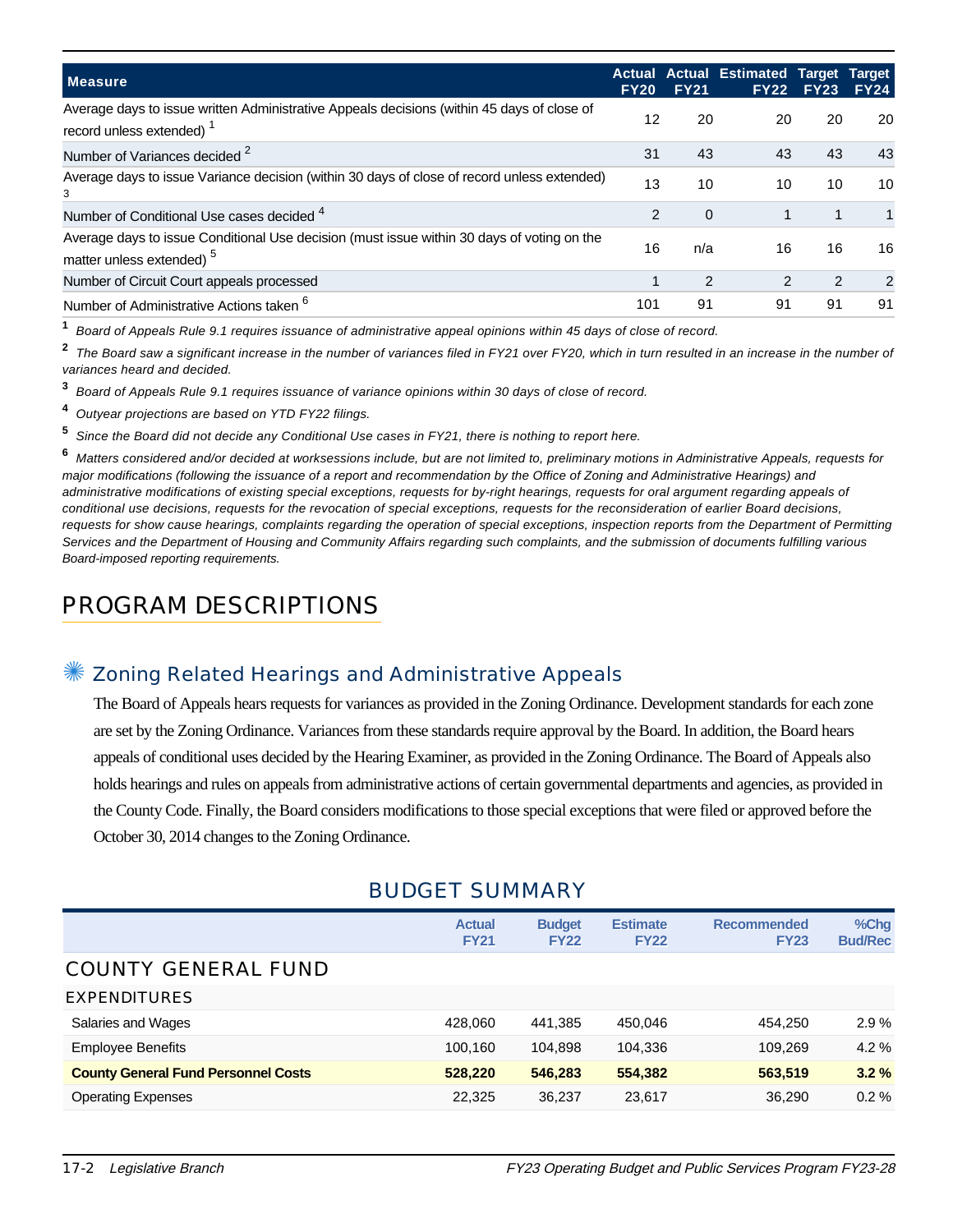### BUDGET SUMMARY

|                                         | <b>Actual</b><br><b>FY21</b> | <b>Budget</b><br><b>FY22</b> | <b>Estimate</b><br><b>FY22</b> | <b>Recommended</b><br><b>FY23</b> | %Chg<br><b>Bud/Rec</b> |
|-----------------------------------------|------------------------------|------------------------------|--------------------------------|-----------------------------------|------------------------|
| <b>County General Fund Expenditures</b> | 550,545                      | 582,520                      | 577,999                        | 599,809                           | 3.0%                   |
| PERSONNEL                               |                              |                              |                                |                                   |                        |
| Full-Time                               | 3                            | 3                            | 3                              | 3                                 |                        |
| Part-Time                               | 0                            | 0                            | $\mathbf 0$                    | 0                                 |                        |
| <b>FTEs</b>                             | 3.50                         | 3.50                         | 3.50                           | 3.50                              |                        |
| <b>REVENUES</b>                         |                              |                              |                                |                                   |                        |
| Board of Appeals Fees                   | 179,251                      | 158,064                      | 158,064                        | 158,064                           |                        |
| Other Charges/Fees                      | 6,490                        | 0                            | $\mathbf 0$                    | 0                                 |                        |
| <b>County General Fund Revenues</b>     | 185,741                      | 158,064                      | 158,064                        | 158,064                           |                        |

#### GRANT FUND - MCG

| 1,893       | 0           | 0        | 0           |  |
|-------------|-------------|----------|-------------|--|
| $\mathbf 0$ | $\mathbf 0$ | 0        | 0           |  |
| 1,893       | $\bf{0}$    | $\bf{0}$ | $\bf{0}$    |  |
| 1,893       | $\bf{0}$    | $\bf{0}$ | $\bf{0}$    |  |
|             |             |          |             |  |
| $\mathbf 0$ | $\mathbf 0$ | 0        | $\mathbf 0$ |  |
| 0           | 0           | 0        | $\Omega$    |  |
| 0.00        | 0.00        | 0.00     | 0.00        |  |
|             |             |          |             |  |
| 1,893       | $\Omega$    | 0        | $\Omega$    |  |
| 1,893       | $\bf{0}$    | $\bf{0}$ | $\bf{0}$    |  |
|             |             |          |             |  |

#### DEPARTMENT TOTALS

| <b>Total Expenditures</b>        | 552,438  | 582.520  | 577.999  | 599.809 | $3.0\%$ |
|----------------------------------|----------|----------|----------|---------|---------|
| <b>Total Full-Time Positions</b> |          |          |          |         | -       |
| <b>Total Part-Time Positions</b> | $\bf{0}$ | $\bf{0}$ | $\bf{0}$ | 0       |         |
| <b>Total FTEs</b>                | 3.50     | 3.50     | 3.50     | 3.50    | -       |
| <b>Total Revenues</b>            | 187.634  | 158.064  | 158.064  | 158.064 | -       |

#### FY23 RECOMMENDED CHANGES

|                                                             |                                    | <b>Expenditures</b> | <b>FTEs</b> |
|-------------------------------------------------------------|------------------------------------|---------------------|-------------|
| <b>COUNTY GENERAL FUND</b>                                  |                                    |                     |             |
|                                                             | <b>FY22 ORIGINAL APPROPRIATION</b> | 582.520             | 3.50        |
| <b>Other Adjustments (with no service impacts)</b>          |                                    |                     |             |
| Increase Cost: Annualization of FY22 Compensation Increases |                                    | 8.786               | 0.00        |
| Increase Cost: FY23 Compensation Adjustment                 |                                    | 7.346               | 0.00        |